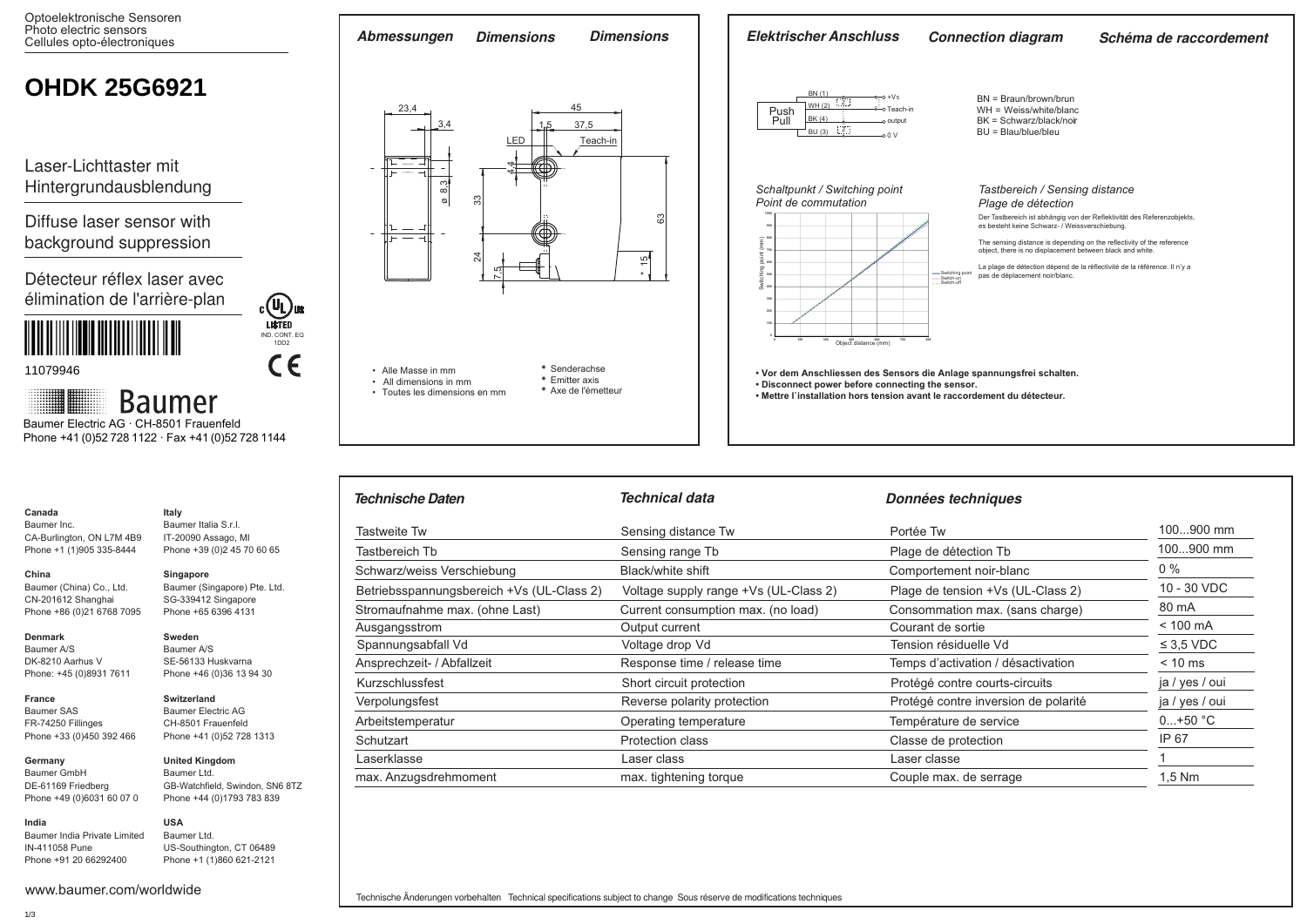## **Anzeigeelemente / Bedienungselemente**

*Teach-in Abläufe Teach-in procedures Procédures de Teach-in* - LED grün: Betriebsanzeige - LED gelb: Lichtempfangsanzeige für den jeweiligen Ausgang - LED gelb blinkend: Einstellhilfe / Verschmutzungsanzeige - qTeach: Fläche zum Teach-In des Sensors mit Metallwerkzeug

## **Tastweite einlernen**

- 1. Den Sensor in den Teach-In-Modus bringen: qTeach >2 Sek. betätigen bis die LED (gelb) blinkt (2Hz).
- 2. Das Objekt in die gewünschte Position bringen und qTeach kurz betätigen (0.2 – 1s).
- 3. Wird das gTeach innerhalb 0.1 4s ein weiteres mal bedient, wird der Ausgang invertiert, andernfalls bleibt der Sensor in seinem Default Zustand (nicht invertiert).

## **Factory Reset**

Beim Factory Reset wird der Ausgang wieder auf den Auslieferungszustand gesetzt.

1. qTeach > 6 Sek. betätigen bis die gelbe LED sehr schnell blinkt  $(16Hz)$ .

## **Feedback**

Teach OK; gelbe LED leuchtet für 2 Sek.:

- Die eingelernte Anwendung arbeitet einwandfrei mit genügend Signal reserve und innerhalb vom Erfassungsbereich des Sensors

## **Teach fehlgeschlagen**

- LED gelb blinkt schnell für 2 Sek. (16Hz):
- Signalreserve ungenügend; Das geteachte Objekt, reflektiert zu wenig Licht
- Der Sensor wurde ausserhalb seines Einstellbereichs eingelernt

## **Generell**

- Im Teachmodus wechselt der Ausgang auf 0V (Ausnahme Feedback
- via Leitung)
- Im Normalbetrieb muss die Teach-In Leitung auf low gelegt werden

## **Display elements / Operating elements**

- Green LED: Indication for operation
- Yellow LED: Light receiving indicator for each output
- Yellow LED flashing: alignment aid / soiled lens indicator
- qTeach: Teach-in area for the sensor with metal tools

## **Teach-in sensing distance**

- 1. Set the sensor into Teach-in mode: Activate the qTeach >2 sec until LED (yellow) is flashing (2Hz).
- 2. Set the object to the desired position and activate the qTeach shortly  $(0.2 - 1s)$ .
- 3. To invert the output function activate the qTeach within 0.1 4s, otherwise the sensor remains in its default state (not inverted).

## **Factory Reset**

At Factory reset the teached output is set back to factory settings. 1. Activate the qTeach > 6 seconds until the yellow LED is blinking very quickly (16 Hz).

## **Feedback**

Teach OK; yellow LED is on for 2 sec:

- The teached application is OK, with sufficient signal reserve and within its sensing range of the sensor

### **Teach failed**

- LED (yellow) is flashing for 2 sec (16 Hz):
- Inadequate signal margin; The teached object reflects not enough light
- The sensor is teached beyond its sensing range

## **In general**

- The output changes to 0 V in teach mode (except via the feedback line)
- The teach-in line has to be set on low during normal operation

## **Éléments d'affichage / Éléments opérationnels**

- LED verte: témoin d'alimentation
- LED jaune: indicateur de réception de lumière pour chaque sortie
- LED jaune clignotante: aide de réglage / contrôle d'encrassement
- qTeach: Apprentissage de la distance de détection avec des outils métalliques

## **Teach-in la plage de détection**

- 1. Réglez le détecteur en mode Teach-in: Activez le qTeach > 2 sec. jusqu'à ce que LED (jaune) clignote (2Hz).
- 2. Mise en place de l'objet dans sa position et activer le qTeach brièvement  $(0.2 - 1s)$ .
- 3. Pour inverser la fonction de sortie, activer le qTeach brièvement (0,1 4s), sinon le détecteur reste dans son état par défaut (non inversée).

## **Réinitialisation réglages usine**

- Les sorties sont réinitialisés à leurs paramètres d'usine.
- 1. Activez le qTeach > 6 secondes jusqu'à ce que la LED jaune clignote très rapidement (16 Hz).

## **Feedback**

Teach OK; LED jaune s'allume pendant 2 sec:

- Le réglage est OK, avec suffisamment de signal de réserve et dans la plage de détection du détecteur

## **Teach échoué**

LED (jaune) clignote pendant 2 sec (16 Hz):

- Marge de signal insuffisante; L'objet appris ne réfléchit pas assez de lumière - Le détecteur a été utilisé hors des limites spécifiées
	-

## **En général**

- En mode d'apprentissage, la sortie passe à 0 V (sauf via Teach-in externe)
- En fonctionnement normal, l'entrée teach-in externe doit être reliée au 0V

- 1. Wie funktioniert der Teach-In-Vorgang via Leitung? Er ist identisch zum qTeach, indem der Teacheingang mit +Vs verbunden wird.
- Teach Feedback: Ausgang offen = Teach-in OK; Ausgang bis 2 Sek. geschalten = Teach-In Warnung
- 2. Wieso blinkt die gelbe LED? - Der Sensor arbeitet mit ungenügender Signalreserve
- Man befindet sich im Teach-In-Modus
- Möglichkeit den Ausgang zu invertieren (< 4Sek., 2Hz über lagert mit 8Hz)
- 3. Was bedeutet Schwarz-/weiss Verschiebung 0%? Wenn der Sensor eingelernt wurde, ist der Schaltpunkt komplett unabhängig in Bezug auf die Objektfarbe.

## Hinweis

Für das Reinigen des Sensors dürfen keine Lösemittel und kein Alkohol verwendet werden.

- 1. How to teach using the external wire input? Same teach procedure as with the qTeach. Connect the Teach-in input to +Vs.
- Teach feedback: Output open = Teach-in OK; Output up to 2s switched = Teach-in warning
- 2. Why is the yellow LED flashing?
- The sensor is operated at too little signal reserve - The sensor is inside a Teach-in procedure
- Option to invert the output (< 4 sec, 2Hz overlapped with 8 Hz)
- 3. What does 0% black / white shift means? As soon as the sensor is teached, the switching point works totally independent of the object color.

### **Note**

Please do not use solvents and alcohol for cleaning of the sensor.

- 1. Comment fonctionne le Teach-in externe? Exactement comme pour la touche qTeach. En raccordant l'entrée Teach-in externe avec +Vs. Teach feedback: Sortie non commutée = Teach-in OK; Sortie commutée jusqu'à 2 secondes = alerte Teach-in
- 2. Pourquoi est-ce que la LED jaune clignote?
- Le détecteur travaille avec insuffisament de réserve de signal
- Le détecteur se trouve dans une procédure de Teach-in
- Possibilité d'inverser la sortie (< 4 sec, 2Hz se chevauchent avec 8 Hz)
- 3. Qu'est-ce que comportement noir-blanc 0%? Si le capteur a été appris, le point de commutation est totalement indépendant sur le plan de la couleur de l'objet.

## **Note**

S'il vous plaît ne pas utiliser de solvants et d'alcool pour le nettoyage du détecteur



**FAQ**

Der Reflexionslichttaster muss auf das Objekt ausgerichtet werden. Die Tastweite muss auf eine Distanz zwischen Tastobjekt und Hintergrund eingestellt werden. Der Hintergrund muss sich mindestens um die Distanz des Tastweitenfehlers des Sensors auf schwarz hinter der eingestellten Tastweite befinden (Verkaufsdok). Die Optikfläche muss regelmässig gereinigt werden. Ein spiegelnder Hintergrund kann störend wirken.

## **Montage Mounting Montage**

Align the sensor on the target. Adjust the scanning distance, i.e. the LED switching point between the target and the background. The sensing distance error of black in our catalog gives you the minimum distance between the target and the background. Clean the lens regularly.

Le détecteur opto-électronique réflex doit être ajusté par rapport à l'objet. La portée de détection doit être optimalisée entre l'objet et l'arrière-plan. L'arrière-plan doit se situer au minimum à une distance égale au facteur de erreur (noir), ceci à partir de la distance règlée (Catalogue). La face optique doit être régulièrement nettoyée.